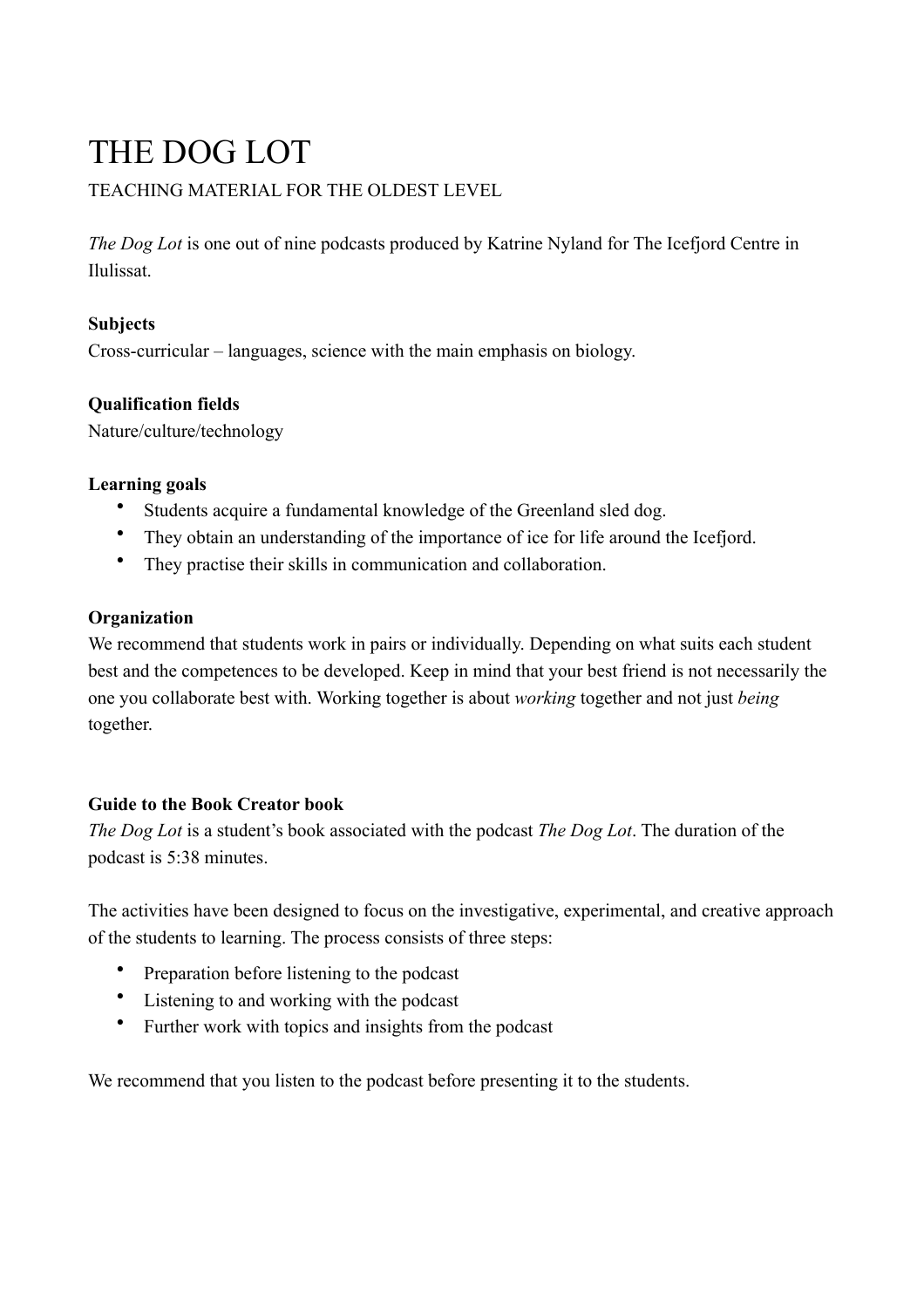# **Page by page guide to the Book Creator student's book "The Dog Lot"**

#### **Welcome to the Icefjord Centre, page 4-7**

The students meet the Icefjord Centre in two pictures, showing respectively summer and winter. In the classroom you can talk about:

- What the Icefjord Centre is.
- What it looks like around the centre.
- The difference between summer and winter.
- How summer and winter differs where you live.

#### **Map Illulissat, page 8-9**

Talk about the map, how many people are living in Ilulissat, and how many people are living in the town where you live?

#### **I live here, page 10-11**

The students see part of a world map. The job now is to move the red marker down to the map to show where each student lives. The marker is found in the white box and can be drawn into the map.

In class you can talk about:

• Differences and similarities between Ilulissat and your town or settlement

#### **Listen and talk, page 12-13**

Now it is time for the students to listen to the podcast *The Dog Lot*. They start the podcast by clicking on the icon in the middle of page 12.

It is recommended that they listen in pairs or small groups.

Let the students make a [Walk and Talk](https://www.responsiveclassroom.org/sites/default/files/pdf_files/EYM_walk_talk.pdf), where they discuss the podcast.

On page 13 the students will tell about the podcast. In the speech bubbles they can choose to insert text, images or sound recordings.

This is how to make a sound recording in Book Creator, web version:

- 1. Click on **+**
- 2. Choose *Record*
- 3. Click on *Start recording*
- 4. Start talking
- 5. Click on Stop recording
- 6. Choose USE RECORDING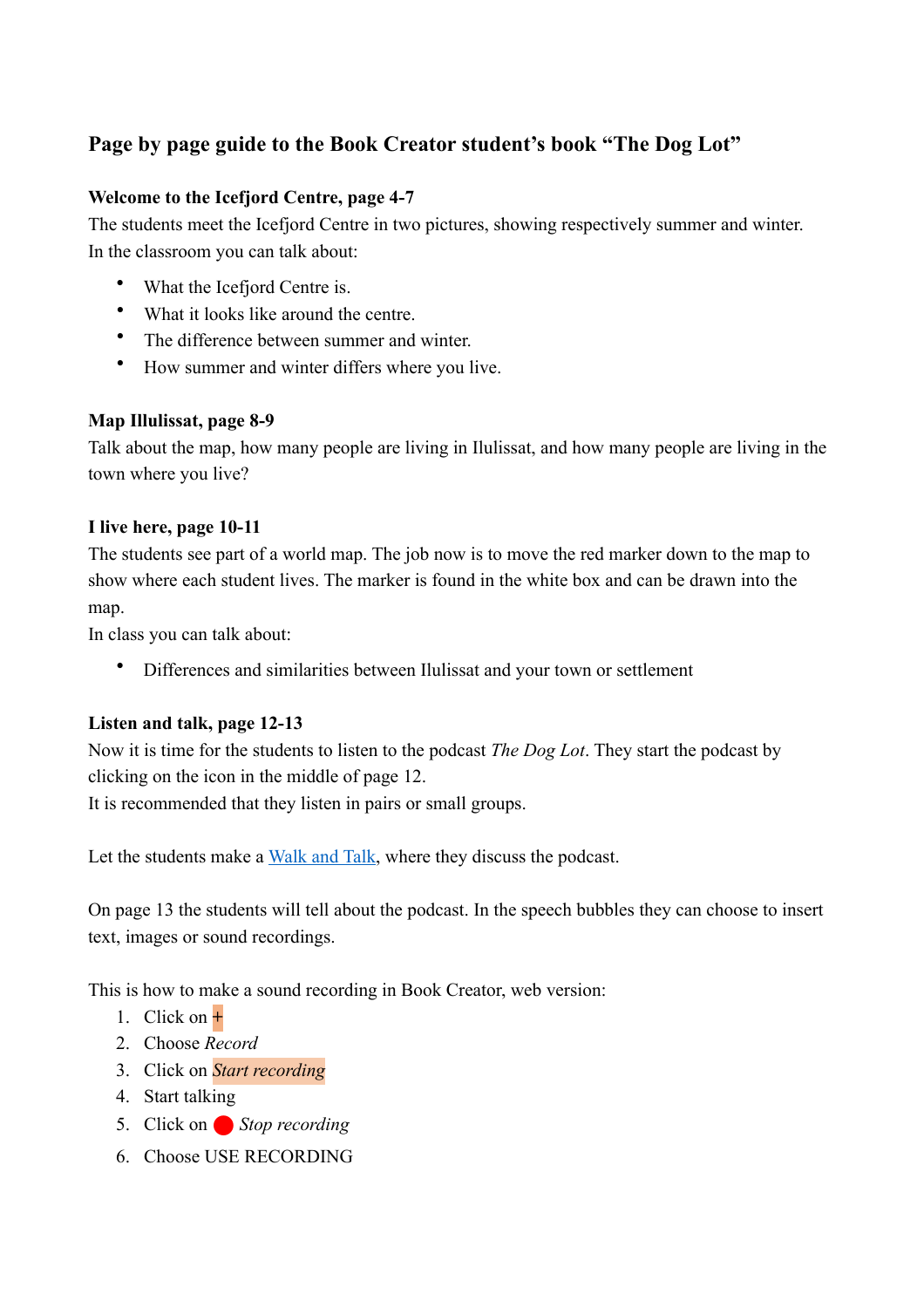And in the Book Creator app:

- 1. Tap  $\Box$
- 2. Tap *Media* (if necessary)
- 3. Tap *Add Sound*
- 4. Tap ⬤ *Start recording*
- 5. Start talking
- 6. Tap ⬛ *Stop recording*
- 7. Choose **Yes**

The recording will now be represented by a small sound icon. This icon can be placed where you wish on the page. You can listen to the recording over and over again.

## **Review in class**

It is recommended to have a joint discussion in class when working with pages 12-13 is finished. We suggest that you support this with writing and maybe illustrating concepts and keywords on the blackboard.

In class you could talk about:

- What surprised the students when listening to the podcast.
- Concepts and keywords that the students encountered in the podcast.

You may find inspiration for the conversation below.

## Concepts and keywords

• Culture

Culture consists of all the values, habits, traditions, knowledge and attitudes which characterize a society or an individual in their own historical and geographical context.

• Hunting and fishing culture Since the first immigrations at Thule about 4-5.000 years ago Greenland has been dependent on nature's resources in the form of fish, birds and land and marine mammals. Hunting and fishing are still the most important livelihood for Greenlanders and Greenlandic society. These natural conditions have led to the development of a unique culture, built upon proud traditions.

*What do you know about the culture of Greenland? What other cultures are you acquainted with?*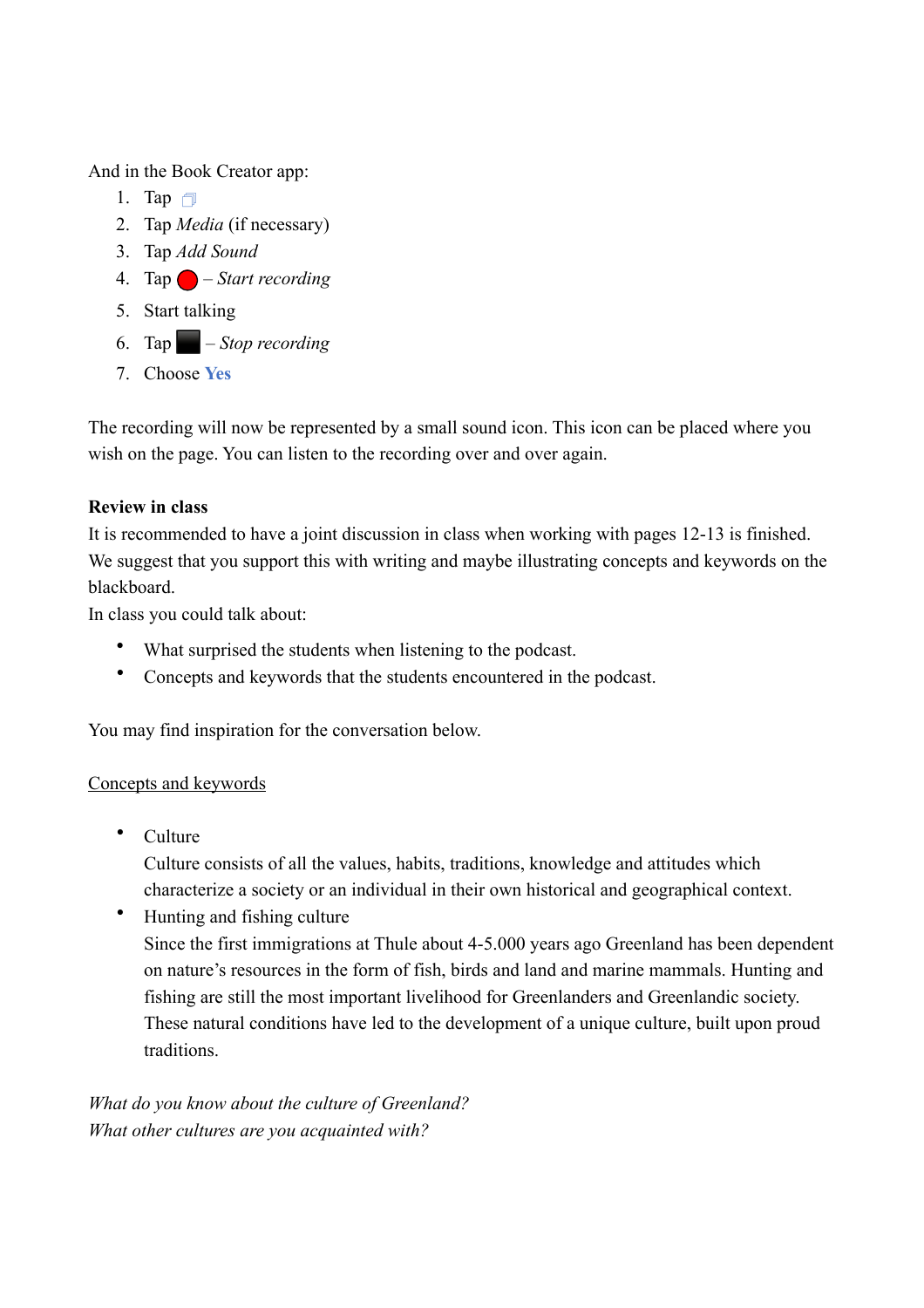• Cornerstone – the dogs are a cornerstone of the Greenlandic hunting and fishing culture A cornerstone is part of the supporting foundation, an important precondition for or component of something. A house without a foundation tumbles down. Without frost ice becomes water; frost is a precondition for the formation of ice. The dogs transport the catch, fish and people across ice and mountains, where no other means are available. The dogs are the cornerstone of transport.

## *Why are the dogs a cornerstone in this culture? Could you be a hunter and fisher without having dogs?*

• Lifeblood – in the community/ transportation of catch and humans The dogs are the lifeblood of the community where they in generation after generation have hauled the catch home to the settlement and transported people between settlements and continents.

Lifeblood is an element that is a critical condition for something being able to function. The dogs are the condition for transporting the catch back to the settlements and towns.

## *What does it mean that something is the lifeblood of a community? What is the lifeblood of your everyday life?*

• Cycle – the cycle of the game animals follows the seasonal cycle of the ice A cycle is characterized by something returning more or less regularly, repeating itself. A calendar day has a known and fixed course. It is divided into day and night. The seasons come and go in a definite order. The ice has a cycle. The movements of the ice are influenced by cold and heat (the cycle of the seasons), which in turn influence the conditions of life for the game animals.

*What is characteristic of the four seasons? What is characteristic of the cycle of water? How does the cycle of the ice affect working with dog sledges? Which factors can affect the seasons and thus the cycle of the ice?*

• Adaptation – to survive all living beings must adapt to the environment surrounding them

Adaptation implies that when an animal has to live in a certain environment, it needs to adjust to the prevailing conditions of life to survive.

An animal may adapt to its environment in several ways. Through natural selection the animal will adjust its anatomy and behaviour to suit changing conditions of life.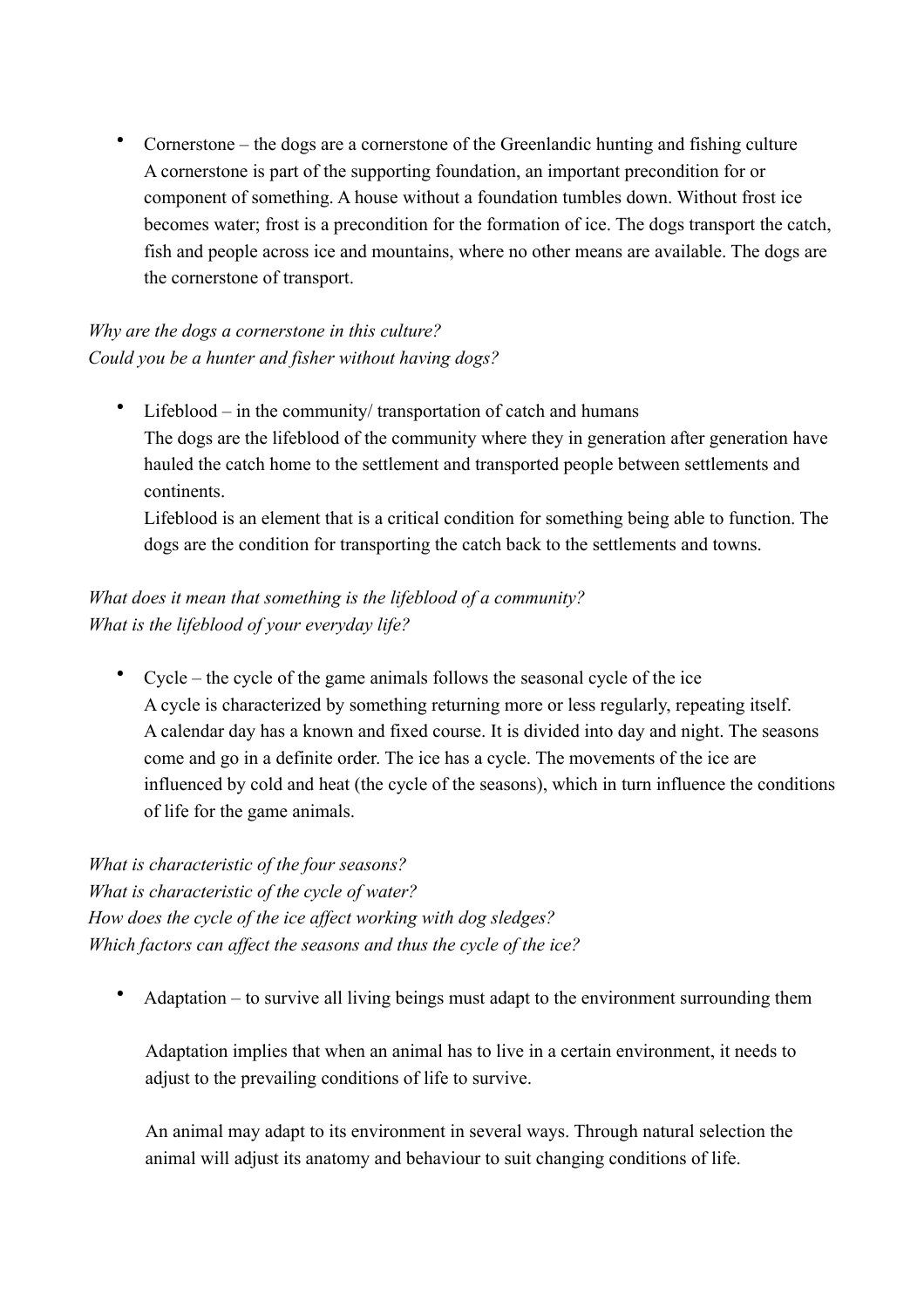An example of natural selection is the gradual development of fur suited for extreme weather as has been the case with the Greenland sled dog. Dogs that have not developed a fur to protect them, will die. In this way the genetic advantages will be passed on to the offspring of the animal, and the fittest will survive. See further *Qimmeq* p. 13

*How, do you imagine, did the Greenland sled dog adapt to a life in Greenland? How did we humans adapt to the life we have now? Do you know other examples of animals adjusting to their environment?*

• Energy – an animal needs nourishment in the form of carbohydrates, lipids and protein to survive.

Living organisms are divided into two groups, autotrophic and heterotrophic Autotrophs can produce nourishment in the form of carbohydrates; plants do this by making glucose through photosynthesis. Heterotrophs get nourishment by eating other living organisms and so obtaining lipids, carbohydrates as well as protein.

Lipids, carbohydrates and protein, also known as nutrients, are used to maintain a variety of processes in our cells that keep us alive.

We use these nutrients as a source of energy in our combustion (respiration) and as building blocks in the cells of the body. See further here: See further *Qimmeq* p. 42

*What do you know about the food pyramid? Do we need more lipids, carbohydrates or protein? Do you think that dogs and human need the same proportions of these nutrients?*

## **My reference book, page 14-15**

Now the students will make a reference book with their knowledge from their work with the podcast.

Assist the students by writing technical concepts from the discussion on the blackboard. The students may work with audio, images and text.

#### Book Creator, web version

Insert *text* like this:

1. Click on **+**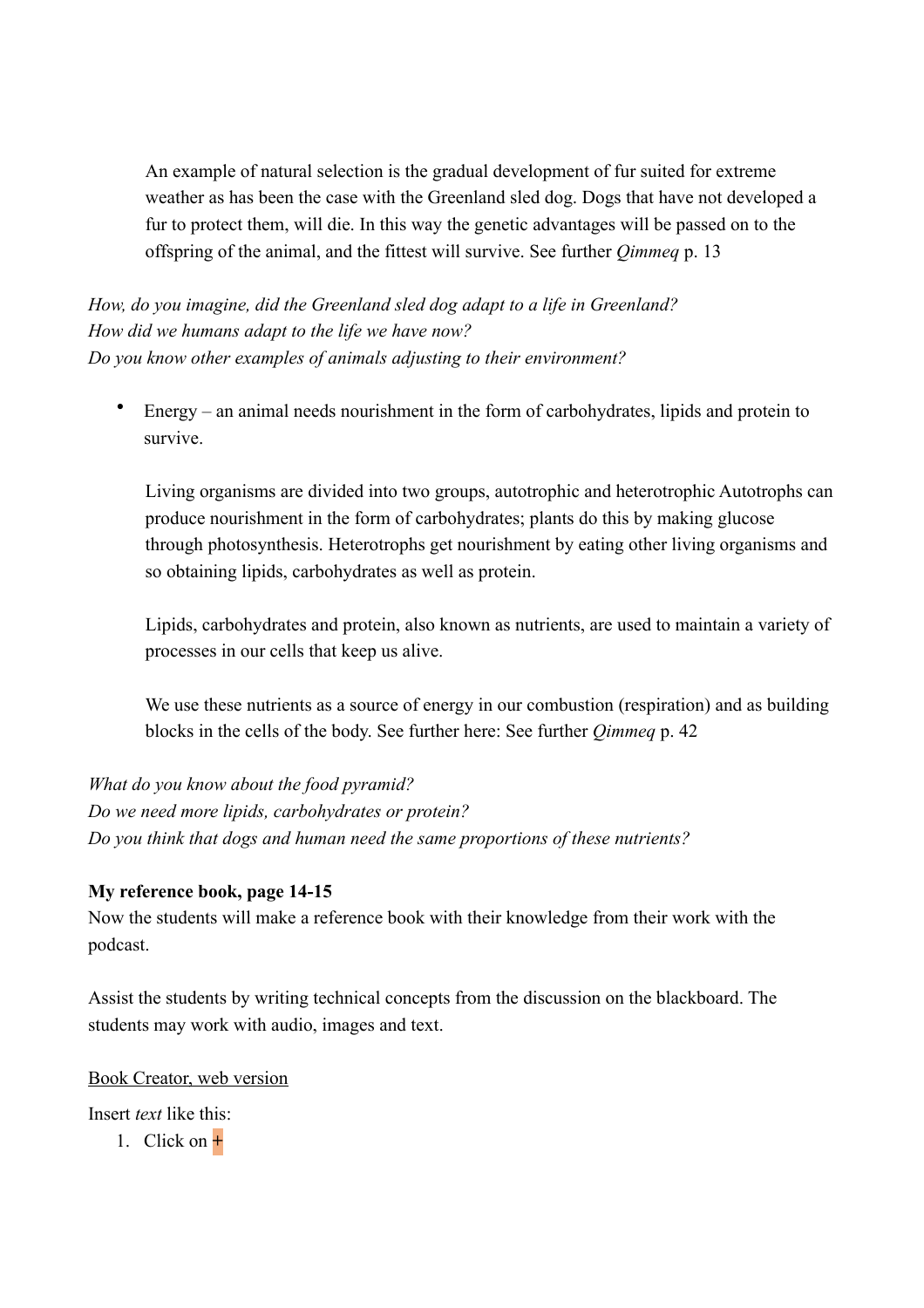- 2. Choose *Text*
- 3. Choose *Text* again
- 4. *Write* your text
	- or:

click on the microphone and *dictate* your text

(Important: choose the right language before dictating!)

- 5. Finish by choosing *DONE*
- 6. Move the text box to where you want it

## Insert a *picture* like this:

- 1. Click on **+**
- 2. Choose *Images*
- 3. Select a picture from your computer or:

search for one on the internet, select by clicking and choose **Add**

4. Resize by dragging a corner

## Book Creator, app

Insert *text:*

- 1. Tap  $\Box$
- *2.* Tap *Add Text*
- *3.* Tap *Text*
- 4. *Write* your text

or:

click on the microphone in the keyboard and *dictate* your text (Important: choose the right language before dictating!)

## Insert *picture:*

- 1. Tap  $\Box$
- 2. Tap *Media* (if necessary)
- *3.* Tap *Photos*
- *4.* Tap the one you want
- *5.* Resize by dragging a corner

The students may also draw their own pictures and place them on a page as described above.

The reference work may be revisited any time during the programme.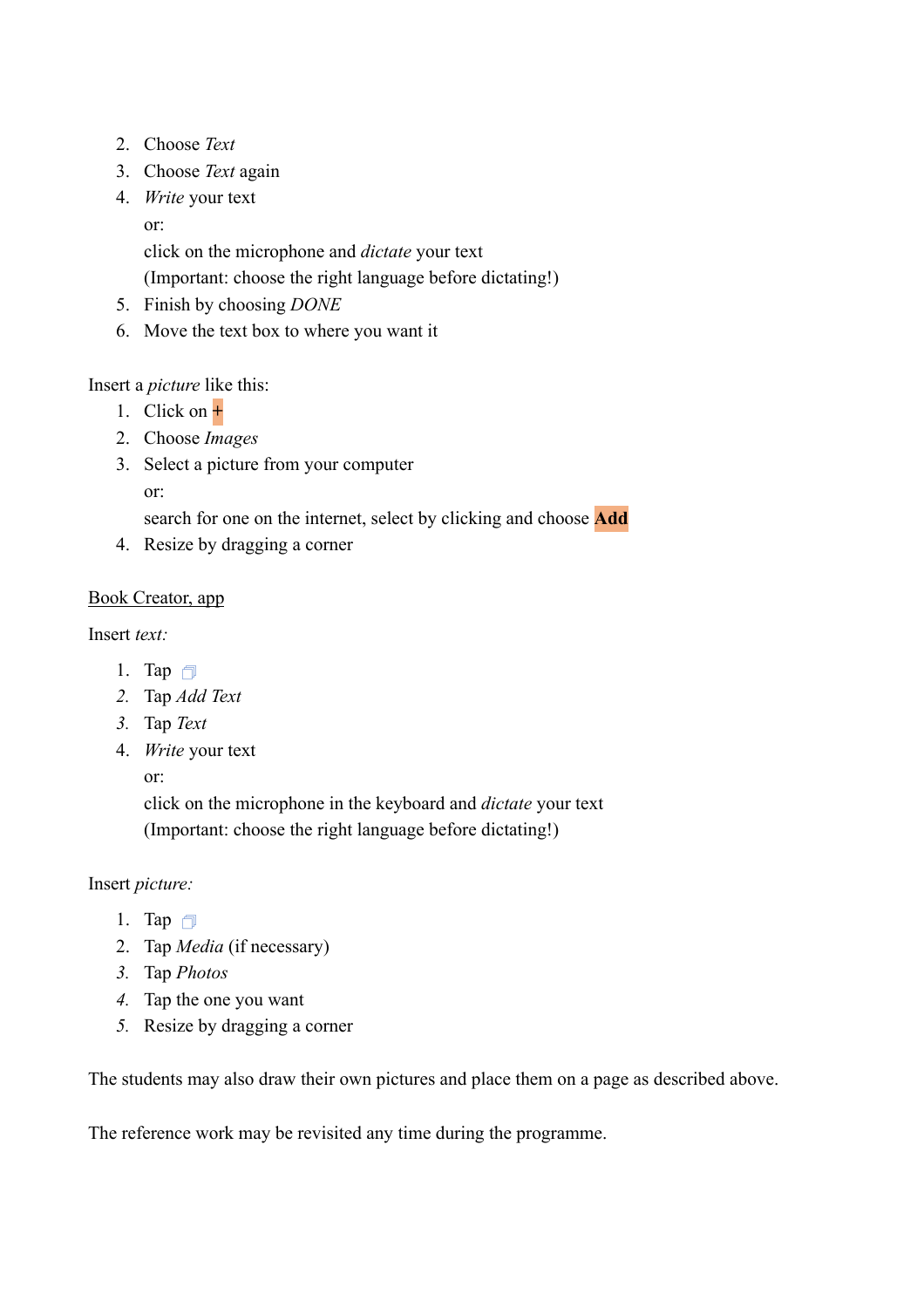#### **Videos about the sled dog, page 16-21**

Now the students will watch films about the sled dog in modern Greenland.

The Natural History Museum of Denmark in five videos zooms in on five people who all have the sled dog as part of their existence and everyday life in modern Greenland. The five films can be found on the [home page](https://snm.ku.dk/skoletjenesten/materialer/qimmeq/) of the museum.

In the book we have chosen three of the five films. The videos are in Greenlandic with English subtitles.

It may be a good idea to watch the videos together in class and pause when needed to talk about them.

With the videos you find a description of them and a question that may help the students to reflect on what they see in the film.

#### **Qimmeq – the Greenland sled dog, page 22-23**

Here you read the book *Qimmeq* which is about the Greenland sled dog.

#### **Podcast, page 24-25**

Now the students must apply their knowledge of sled dogs in the production of a podcast.

You are going to assist *The Icefjord Centre* in producing a new podcast about The Greenland Sled Dog. In this podcast the students will describe and explain the sled dogs'

- importance for life around the Icefjord
- biology
- origin
- function as a working dog

The podcast will be inserted on page 24-25. The students may add images/models or other elements.

#### *Suggestions for other activities*

- Let the students arrange a lecture about the Greenland sled dog. This could be for other classes, parents, the local centre for elderly or others
- Let the students publish their podcast on a real podcast service

## **Colophon**

The podcast *The Dog Lot* has been developed for the Icefjord Centre in Ilulissat by Katrine Nyland. Graphics were produced by Oncotype.